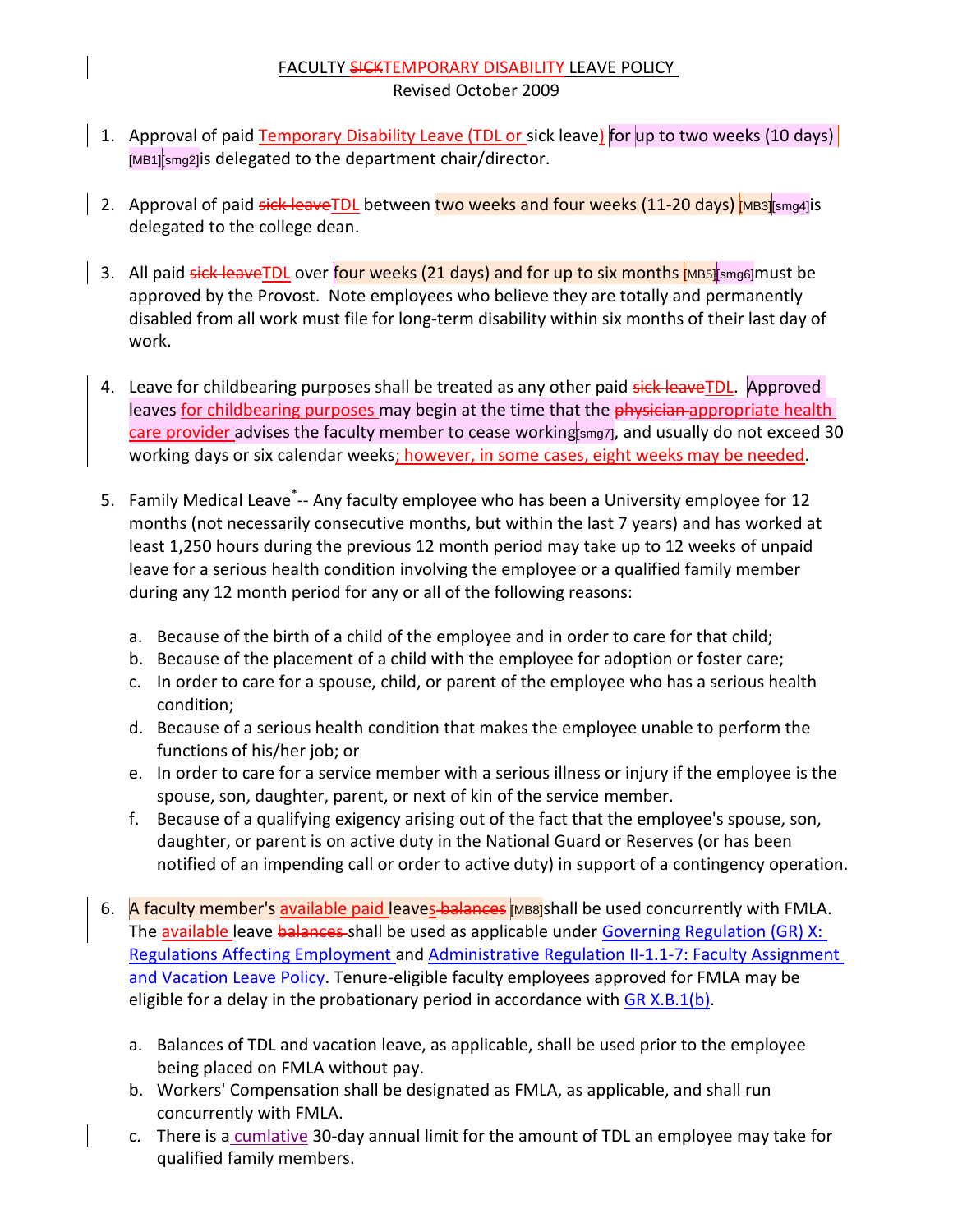## \*Notes:

The 12 month period begins on the first day of the approved FMLA leave.

The Family and Medical Leave Act has been amended to provide an eligible employee whose is the spouse, son, daughter, parent, or next of kin the ability to take up to 26 workweeks during a 12 month period to care for a covered service member with a serious illness or injury. The leave shall only be available during a single 12-month period.

After the establishment of a qualifying event, the dean must designate whether the FML days are paid or unpaid. The number of paid days depends on the available vacation leave and/or the applicable sick-temporary disability leave days. If the faculty member is eligible for vacation leave or sick temporary disability leave, either or both of these paid leaves must be used, if the qualifying event is an applicable use of that leave.

[smg9]Requesting and granting FML is applicable only during the actual assignment period for faculty who are on 9-, 10-, and 11-month contracts.

Non-tenured faculty may apply for an extension of the probationary period of 26 weeks (six months) beyond the date given on the original Notice of Primary Academic Appointment and Assignment Form if they take FML of 6 weeks or more. If the total FML, during the probationary period, exceeds 26 weeks, the faculty may apply for an extension of one year beyond the date given in the original Notice of Primary Academic Appointment and Assignment.

## [MB10]

See additional details about FMLA in the UK [Human Resources Policy and Procedures: 88.0:](http://www.uky.edu/HR/policies/hrpp088.html) [Temporary Disability Leave and 82.0](http://www.uky.edu/HR/policies/hrpp082.html) or online at: <http://www.uky.edu/HR/policies/>